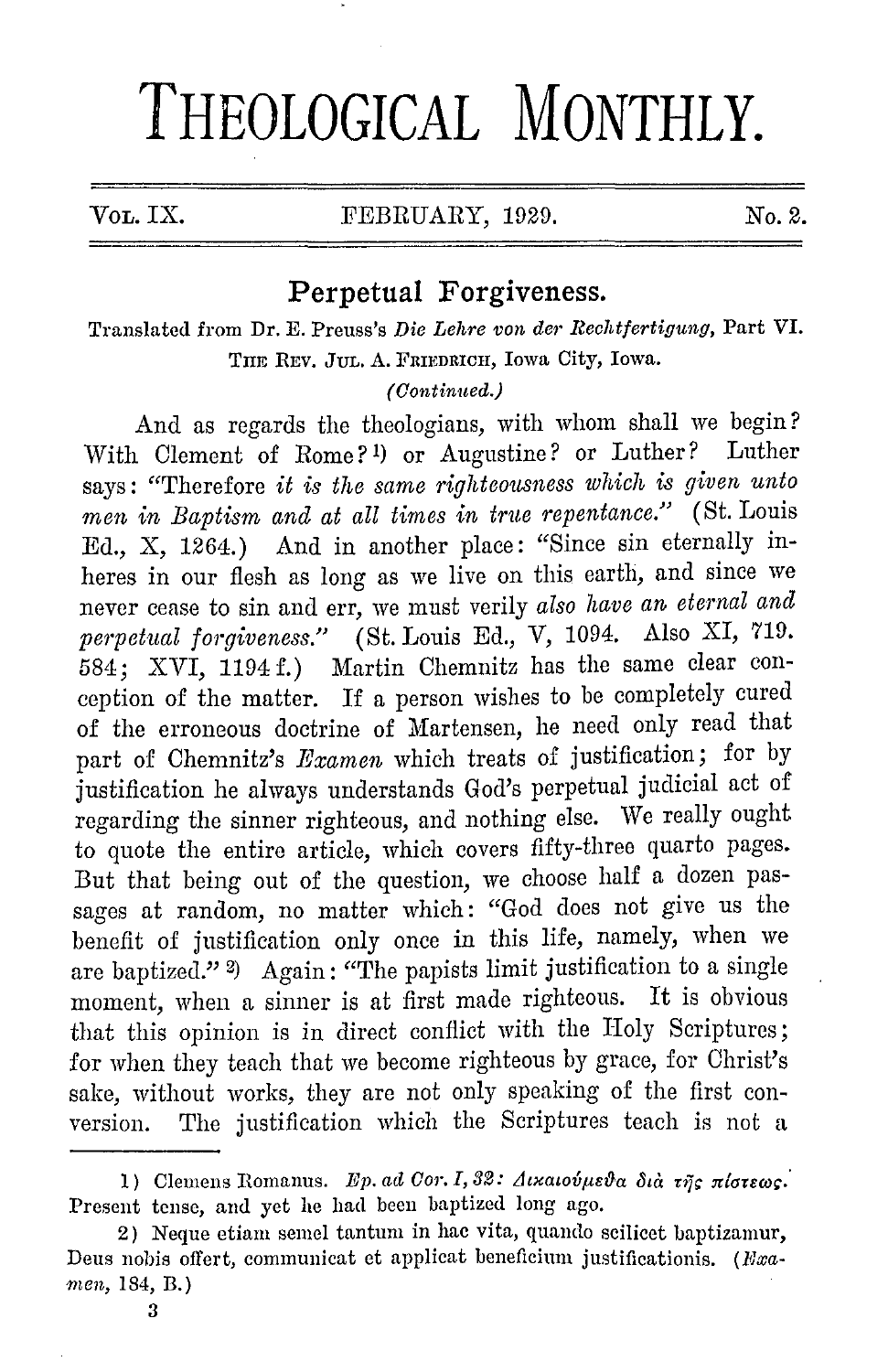justification which takes place once and then is done."  $3$ ) - Then follows the example of Abraham and the proof from Ps. 32. And further on: "Habakkuk does not only say: "The just *lives* by faith,' but: 'He *shall* live by faith.' So, then, it is one and the same justification which we receive when we are at first converted and by which we finally enter into eternal life." 4) "Not even in the regenerate does God find perfect righteousness; on the contrary, many and various sins. So God regards them righteous freely and by grace if they acknowledge their sin and by faith apprehend mercy in Christ." 5) We see that the soul of Chemnitz knew nothing of this curious order of salvation: to-day justification, to-morrow sanctification; he rather teaches that God regards also the most advanced Christians righteous *perpetually* and by grace, for Christ's sake.

Also Flacius faithfully stands by the others in this matter. The godly, he says, are *perpetually justified* through faith. Paul treats of this perpetual justification Rom. 8: "It is God that justifieth. Who is he that condemneth?" For this *perpetual justification* we ask in the Lord's Prayer.G) And elsewhere: "Justifica-

4) Habakuk non tantum dicit: Justus ex fide vivit, sed  $\zeta\eta$ oerat, vivet; una igitur et eadem justificatio et in principio conversionis et qua tandem pervenimus ad vitam aeternam. (L. c., 175, A.)

5) Judicium Dei non invcnit in nobis in hac vita, nc in renatis quidem, talem tam perfectam et tam puram justitiam inhaerentem, qua ita possimus coram Deo consistcrc, ut propter illam justificcmur ad vitam aeternam. Secundo invenit autem in nobis, etiam in sanctis, in hac vita multa ct varia peccata, imo ipsum peccatum habitans. in carne, rcbellans legi mentis etc. . . . Quarto ibi vero Deus gratis per suam gratiam justificat, hoc est, a sententia damnationis absolvit, justos reputat illos, qui peccata sua agnoscunt et confitentur et fide promissionem misericordiae in Christo propositam apprehendunt. (L. *c.,* 157, D. 158, A.)

6) Pii perpetuo per fidem justificantur, hoc est, a peccatis absolvuntur, nempe quoties remissionem peccatorum petuut et accipiunt. De qua assidua justificatione inquit Paulus Rom. VIII: "Deus est, qui justificat; quis est, qui condemnet?" Hanc perpetuam justificationem assidue petimus in Dominica Oratione, uhi etiam impetramus, ut perpctuo nobis fidcs ad justitiam imputetur. (M. Flacius, Nov. Test. cum Glossa, 1210, B.)

<sup>3)</sup> Restringunt ad unicum momentum, quando homo primum ex impio fit justus, ut in uno tantum et primo illo momento primae conversionis gratis propter Christum sine operibus justificemur, postea vero per totam vitam justificemur propter nostra opera. Quod autem haec opinio adversa quasi fronte pugnet cum Scripturae sententia, non est obscurum. Neque enim de principio tantum couversionis loquitur Scriptura, quamlo tradit, nos gratia, propter Christum, sine operibus justificari coram Deo ad vitam acternam; ut illa justificatio unius tantum momenti sit. (L. c., 175, A.)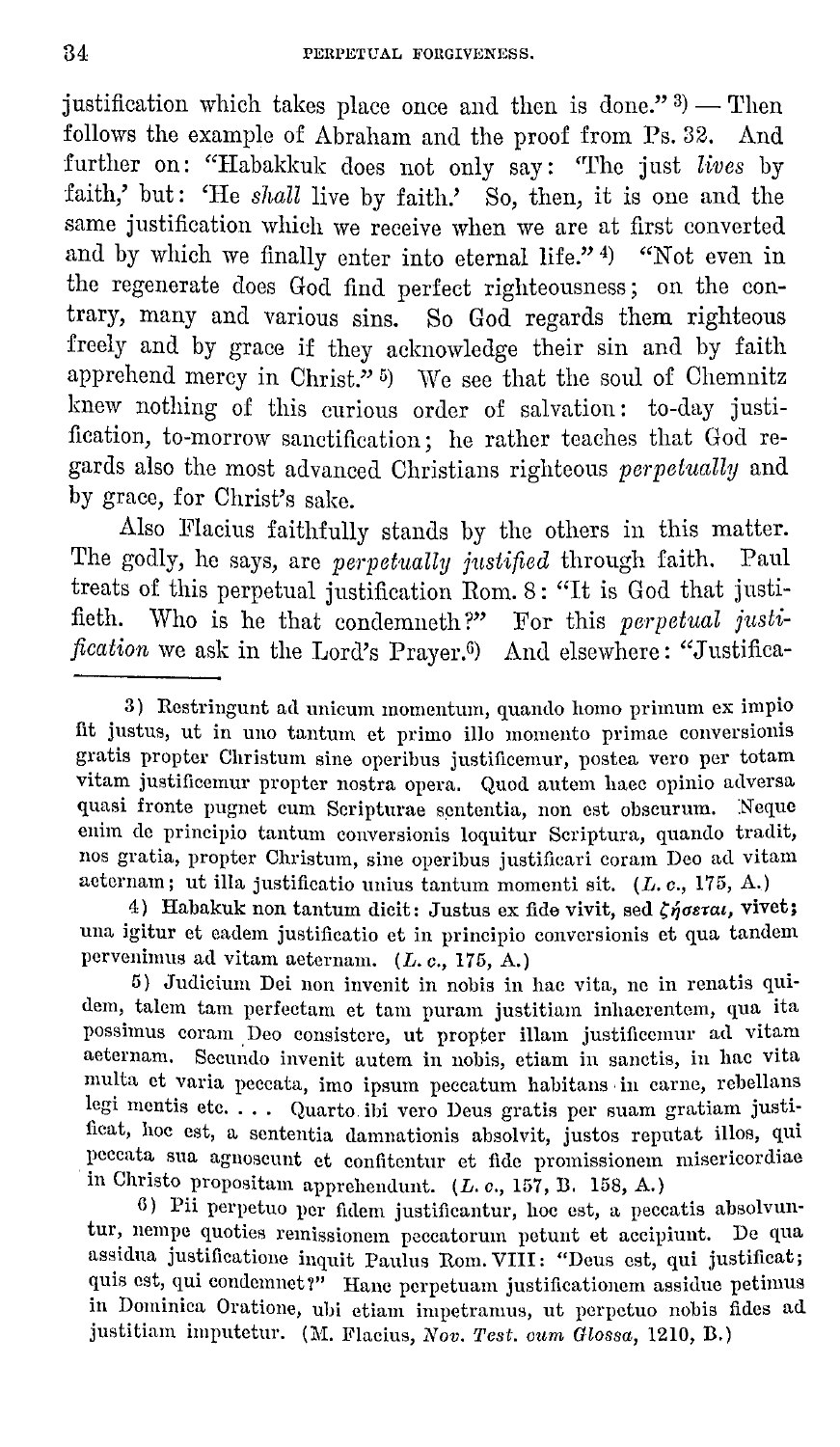tion does not take place only once or seldom, but continuously. For this *perpetual justification* we beg [*erbetteln*] at all times in the Lord's Prayer, for Christ's sake." 7) And Aegidius Hurmius writes: Was not Abraham justified already before Gen. 15? Most certainly. For he obeyed God by faith when he was called out of Chaldea. Heb. 11, 8. Why, then, is it suddenly said of him that God justified him? Was his justification perhaps made more complete? No; for the justification of a sinner in the sight of God knows no plus and no minus. The reason is this: as the forgiveness takes place and is renewed day by day because we daily sin much, so also justification. For justifying faith is imputed unto us for righteousness not only in the first moment of our reconciliation to God, but *perpetually.B)* Almost the identical words are used by John Gerhard, who writes: "As the forgiveness of sins, so also our justification is renewed from day to day, and faith is imputed for righteousness to him that believeth not only in the beginning, but daily."  $9$  And in another place: "Through faith in Christ we receive forgiveness of sins. However, justifying

8) An non Abraham justificatus fuit, prius Dominus illi diceret: "Sic erit semen tuum"? Omnino. Nam statim quum ex Ur Chaldaeorum evocaretur, fide obedivit vocanti Deo, Hebr. IX, 8. Ergo fidem justificantem habuit et ex ilia quam plurima bona opera hucusque fccit. Quomodo igitur demum justificatus scribitur hoc XV. capite? Num forte justificatio in ipso incrementa sumpsit, ut ratione ejus augmenti hacc a Mose scribantur? Justificatio hominis coram Deo non recipit magis ant minus, quia non consideratur respectu operum, virtutum et donorum in nobis, ... sed spectatur in ea Dei reconciliati gratia, meritum Christi, fides. . . . Quod autem Abrahamo, prius etiam justificato, mmc fides ejus in promissionem novam imputari dicitur ad justitiam, sciendum est, sicut remissio peccatorum, in qua consistit justificatio, fit et renovatur in dies, siquidem quotidie peccamus etiam justificati, unde oramus quoque in dies: "Remitte nobis debita nostra," sic et justificationem nostram non quidem augeri in dies, in dies<br>tamen innovari. Nam fides justificans non tantum in primo momento Nam fides justificans non tantum in primo momento nostrae cum Deo reconciliationis imputatur nobis ad justitiam, sed semper et quotidie, praesertim quando justificam illam *ivioyeiav*, nempe fidelem intuitum in promissionem de Christo, actu exserit; sicut Abraham faciebat, quum audirct: "Sic erit semen tuum"; ubi Dominus fidcm ejus, qua et prius erat justificatus, jam quoque illi ad justitiam imputare pergit. (Aegidius Hunnius, Opera, III, 1548 sq.)

()) Ut remissio pcccatorum, ita quoquc justificatio nostra rcnovatur in dies, ac fidcs non tantum in primo initio, sed quotidie imputatur ere· denti ad justitiam. (John Gerhard, *Loci*, III, 396.)

<sup>7)</sup> Nee semel tantum aut raro illa justificatio peragitur, sed subinde. . . . Illam perpetuam justificationem nos per mediatorem nostrum fidei precatione omnibus horis mendicare, jussit Filius Dei, dicendo: "Remitte nobis debita nostra." (M. Flacius, *Clavis Scripturae*, 576.)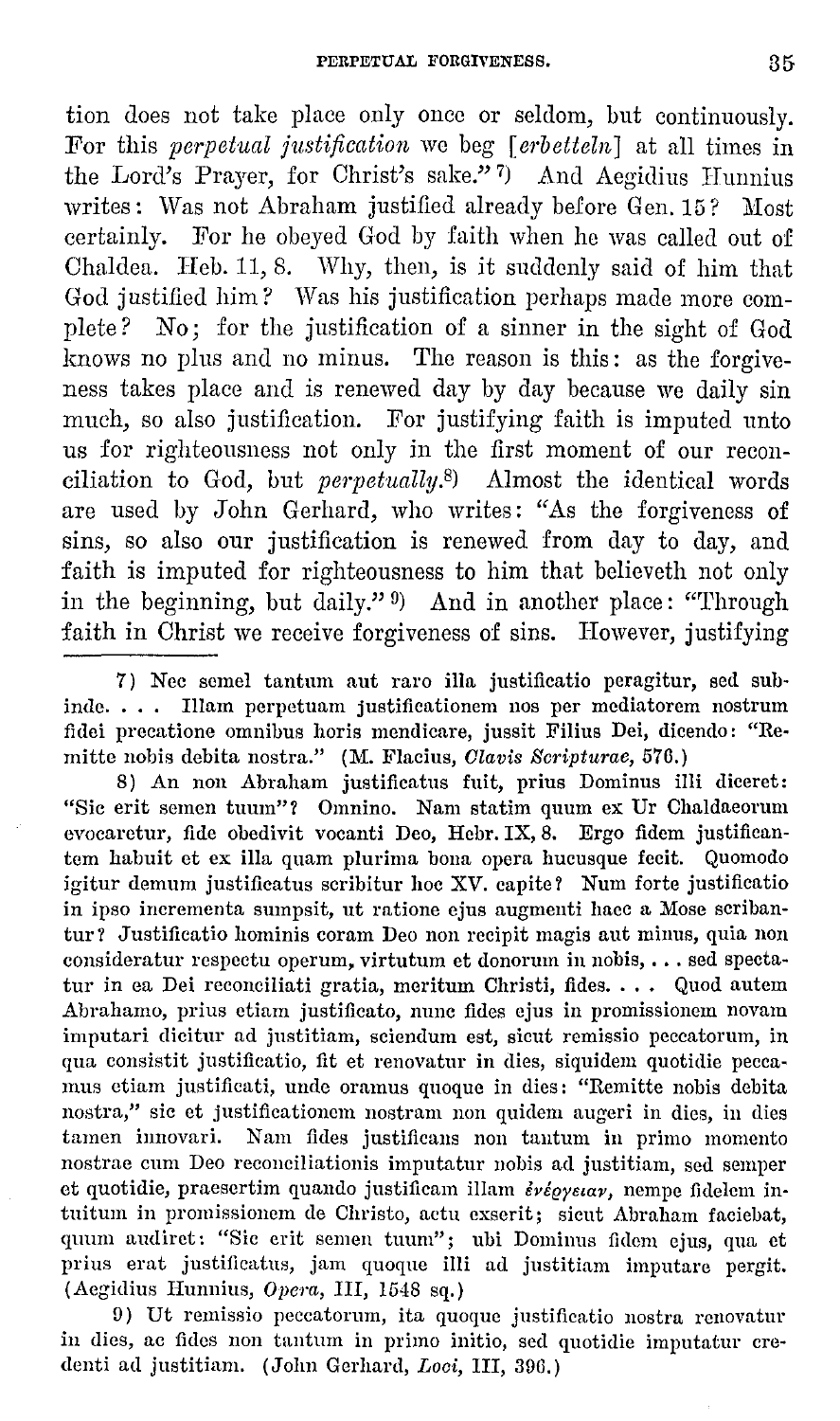faith apprehends the forgiveness which is offered in the Gospel, not as past, but as always present, and in that way makes it its own."<sup>10</sup>) And Henry Hoepfner writes: "We speak of our justification not only as regards the time when first all our sins were forgiven for Christ's sake, but also as regards the remainder of our lives, in which God continues our justification." <sup>11)</sup> "For although our justification before God has neither grades nor degrees, it is, nevertheless, continued. This follows from the very nature of forgiveness, which does not abolish sin, but covers it. Even the example of Abraham shows this, for he was made righteous through faith in his Savior, not only in his conversion, but also afterwards." 12) Also Quenstedt teaches the same when, following Aegidius Hunnius and Gerhard, he writes: "As the forgiveness, so also our justification is renewed day by day, and faith is imputed for righteousness to the believer not only in the beginning, but daily. In this way our justification is continued."<sup>13)</sup> Luetkens,14) going more into detail, says: "We obtain forgiveness of sins through faith, without any assistance on the part of good

10) Credendo in Christo accipimus remissionem peccatorum.... Fides igitur justificans respicit peccatorum remissionem in verho cvangelii ohla· tam, non ut praeteritam, sed ut praesentem, eamque apprehendendo facit suam. (John Gerhard, *l. c.*, 424, B.)

11) Consideratur justificatio nostri non tantum circa primum statum reparationis, quando per fidem in Christum omnia peccata antecedentia remittuntur, 1 Tim.I, 15.10, sed ctiam circa reliquae vitae Christianae tractum, dum justificationem Deus vel continuat. (H. Hoepfner, *De Justificatione*, p. 65.)

12) Quamvis enim justificatio coram Deo non recipiat gradus et incrementa, ita ut quis possit justior fieri justitia imputata, tamen recte dicitur continuari. ... Patet hoc ex natura divinae remissionis peccatorum, quae peccatum quoad existentiam non tollit, sed illud tegit et non imputat, ita ut per alienam, nempe Christi, justitiam homo fidelis sit justus, licet in se habeat peccati reliquias, nee ipsi inhaeret perfecta justitia, quum lex semper inveniat in illo, quod damnare possit, si secundum justitiam inhaerentem judicari deberet. Exemplo est Abrahamus jam multo ante con· versus, qui tamen postca non alio modo justus est apud Deum quam fide in Messiarn. Rom. IV, 13. (H. Hoepfner, *Disputationes Theologicae,*  p. 424 sq.)

13) Ut remissio peccatorum, ita quoque justificatio nostra renovatur in dies, et fides non tantum in primo initio, scd quotidie imputatur credenti ad justitiam, atque ita justificatio nostra continuatur. ( Quenstedt, *Theol. Didaot.-polern.,* III, p. 527.)

14) Franz Julius Luetkens; died 1712 as professor of theology and court preacher in Copenhagen. His chief writings are: *Oollegiurn Biblioum*  and the tract *On the Usefulness of Private Oonfession.*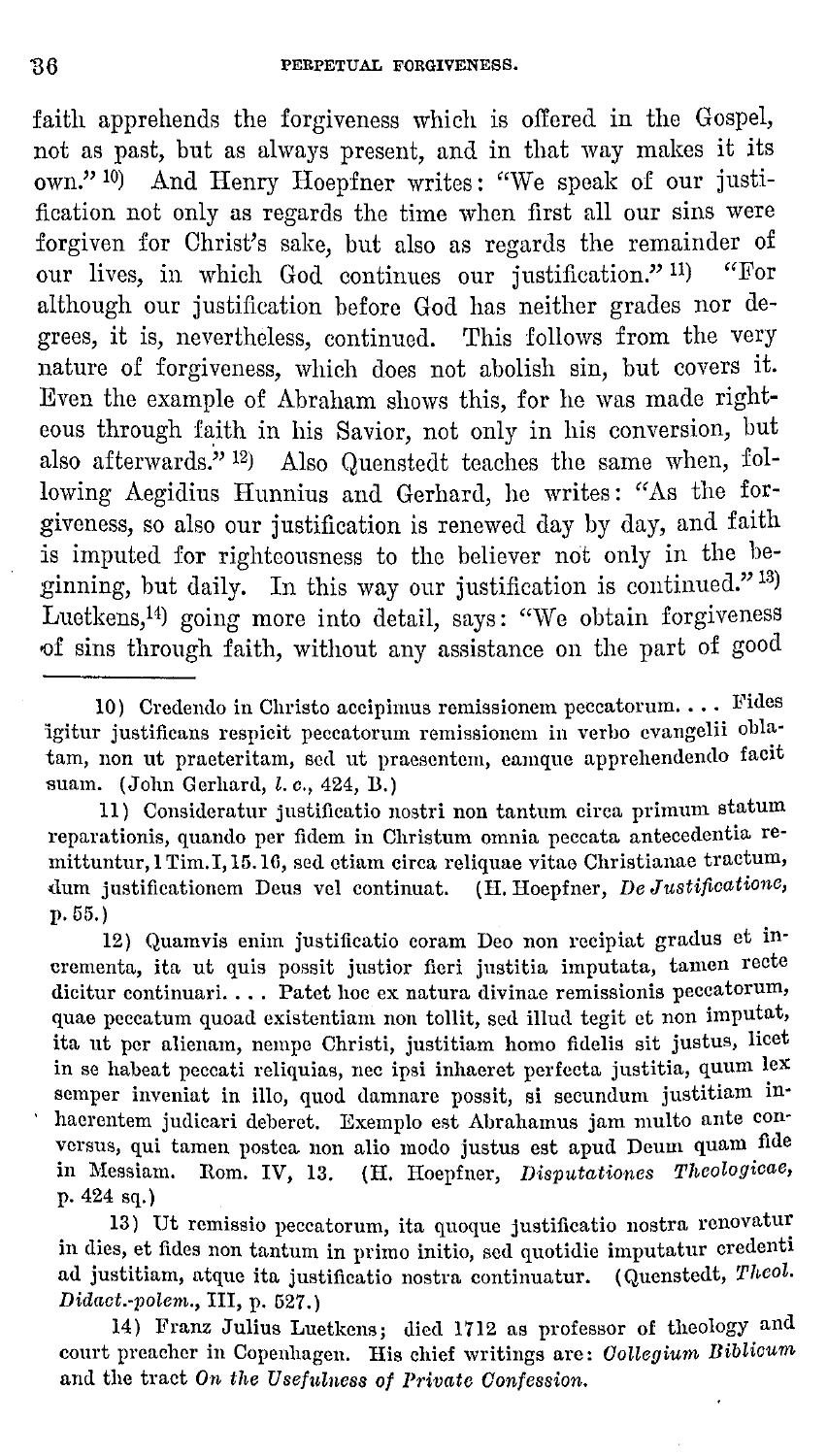works, not only in the first beginning of justification which is bestowed upon us, but justification is also continued in the same manner. When the grace of God is given to us through faith for forgiveness of sins, we must not hold that now its divine activity in our behalf ceases; but as long as we keep the grace of God by faith, so long our justification flows continuously from grace which perpetually shines over us. This must not be understood as though he who is justified should or could in this grace obtain a higher or more perfect degree of forgiveness. However, as regards the time he who is justified by faith can still be made righteous or his justification, or forgiveness of sins, can be continued and is continued."<sup>15</sup>) Fresenius, becoming still more explicit, writes: "Justi*fication continues throughout the whole life,* provided that a man remains in the state of grace. The meaning of this proposition is that justification continues without interruption as it took place in the beginning. For there can be no state of grace without perpetual justification, for the following reasons: He that is justified carries the root of sin in his bosom as long as he lives, neither can he, though he be ever so careful and cautious, ever succeed in reaching the point where he will be without sins of infirmity which, of course, are also truly sins. But where there is sin, there is also guilt. If, therefore, sin, which perpetually adheres to believers, is not to harm them, they must perpetually be absolved of them. And furthermore, faith is not a thing which is alternately present and not present in man, which now comes to him and then vanishes again, but it is something persistent and perpetual, as long as man does not maliciously reject it. But where there is faith, there is also justification; and justification continues as long as faith is present. Paith is the perpetual principle of life *(Lebensprinzip)*  in the heart. It is, however, not in this quality that it manifests its first and chief power, but its chief function is the apprehension of the righteousness of Christ. Hence justification is necessary throughout the believer's whole life, for faith is continuously necessary. And it actually does take place perpetually because faith is indeed perpetually present in the soul which is blessed. Paul calls this 'continuing in His [God's] goodness' when one by faith perpetually clings to God's goodness as to true goodness and grace, just as one apprehended it the first time. Rom. 11, 22. Justification, however, is continued in respect to all its component parts, so that the merit of Christ is perpetually imputed to the believer,

<sup>15)</sup> Franz Julius Luetkens, *Collegium Biblicum*, p. 533 sq.